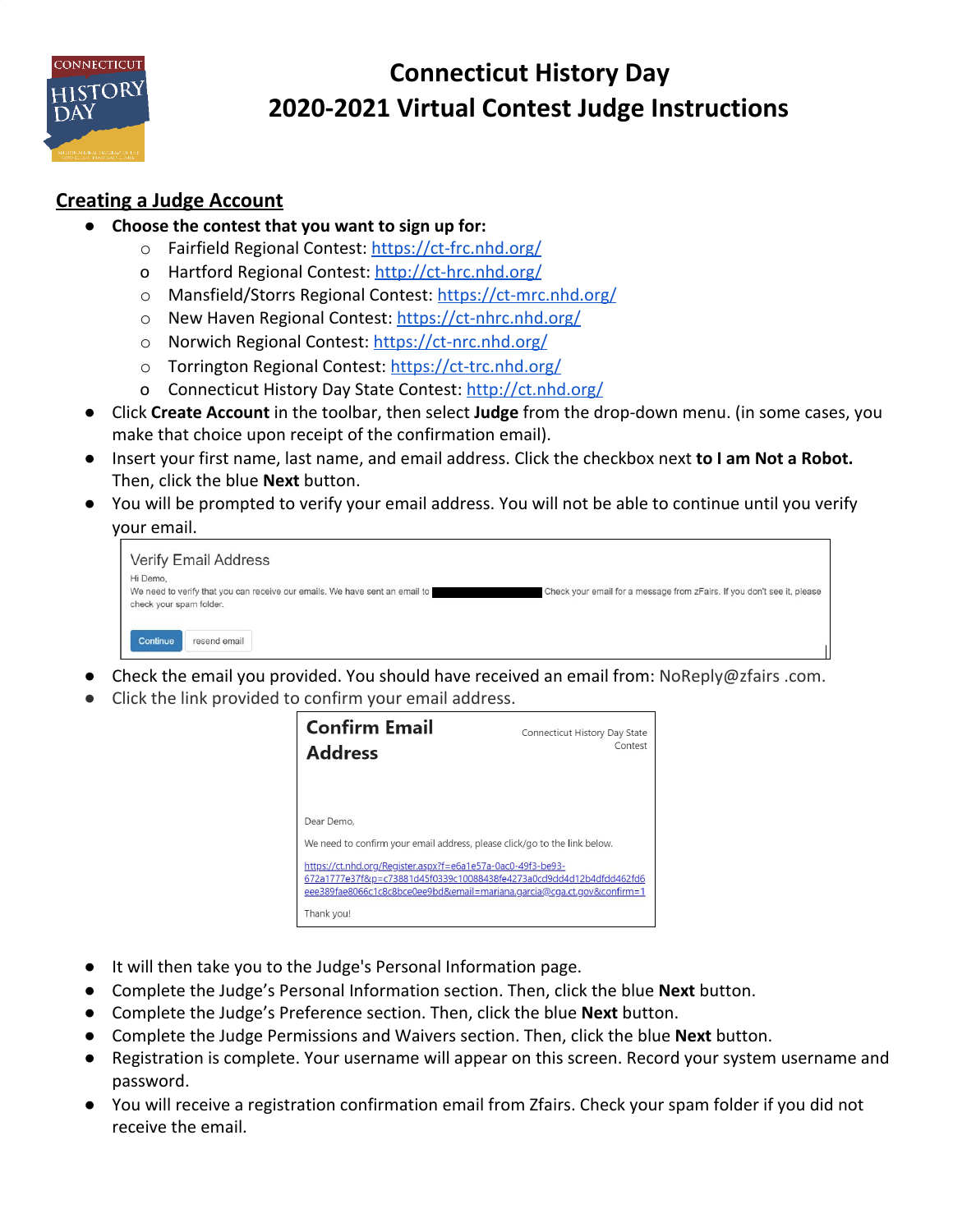## **Logging into Judge Account (After Registering)**

- Go to the contest URL:
	- o Fairfield Regional Contest:<https://ct-frc.nhd.org/>
	- o Hartford Regional Contest: [http://](http://goog_1645271872/)[ct-hrc.nhd.org/](http://ct-hrc.nhd.org/)
	- o Mansfield/Storrs Regional Contest: <https://ct-mrc.nhd.org/>
	- o New Haven Regional Contest: <https://ct-nhrc.nhd.org/>
	- o Norwich Regional Contest: <https://ct-nrc.nhd.org/>
	- o Torrington Regional Contest: <https://ct-trc.nhd.org/>
	- o Connecticut History Day State Contest: [http://](http://goog_1645271860/)[ct.nhd.org/](http://ct.nhd.org/)
- **●** Click **Login** in the top right corner.
- **●** Insert your username and password.
	- o If you forgot your username and/or password, click the white **Forgot Password / Username** button and follow the prompts to reset.

## **Editing Judge Account Information**

- After logging in to your judge account, click your name in the top right corner.
- Select **My Profile** from the drop-down menu to edit your personal information or judging preferences.
- Select **Change Password** to change the password for your account.

## **Logging Out of Judge Account**

- Click your name in the top right corner.
- Select **Logout** from the drop-down menu.

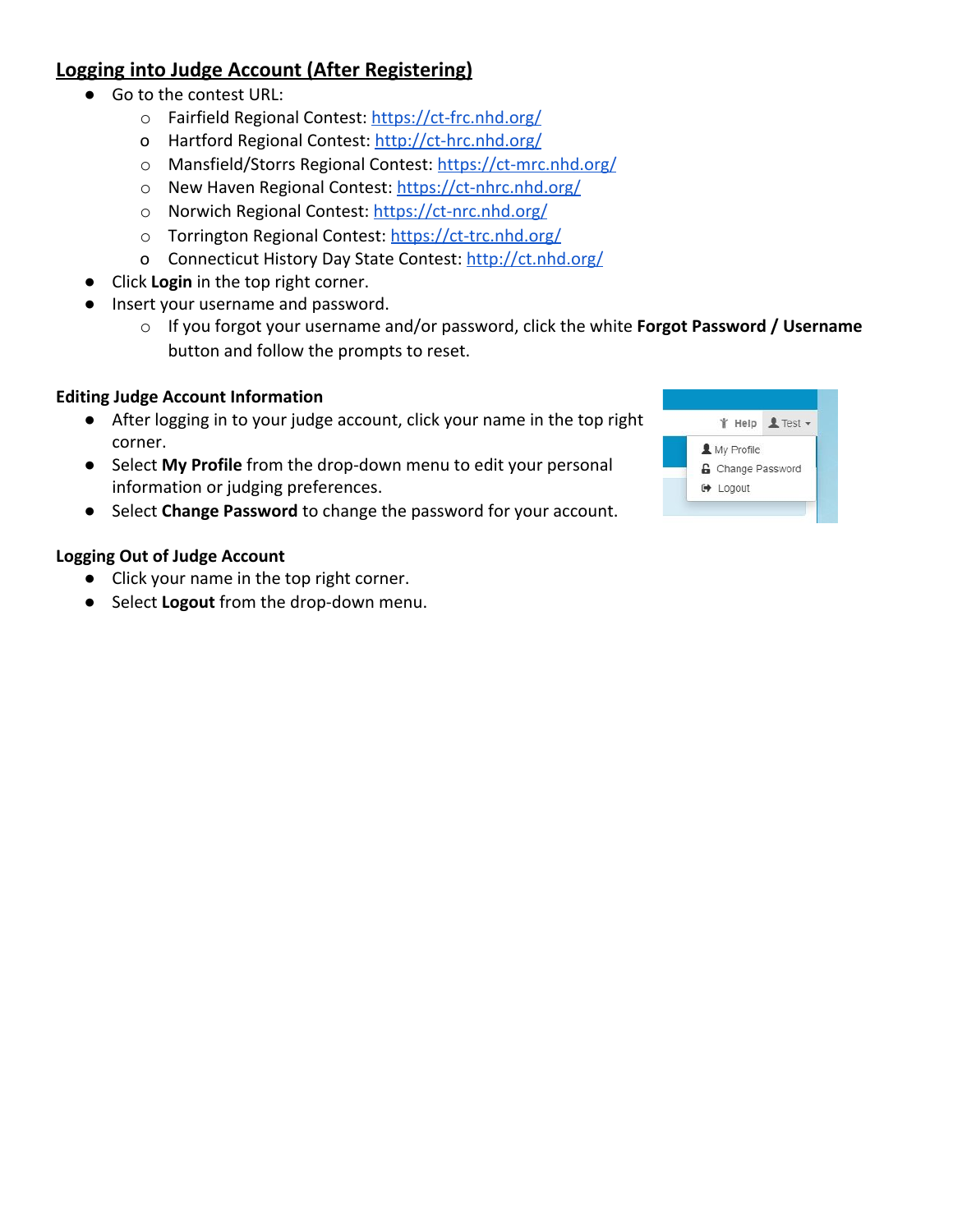## **If you would like to judge at Multiple Contests**

### **Accessing the Multi-Contest Judge Access Portal**

**There are two ways to access the portal.**

- **●** If you are already logged into a contest, click **Judging** in the top toolbar, then select **External Portal** from the drop-down menu. This will bring you back to the **Multi-Contest Judge Access Portal.**
- If you are not logged into a contest, go to [register.nhd.org.](http://register.nhd.org/)
	- o Click the **Multi-Contest Judge Access** box.
	- $\circ$  Insert the email address and password used to create your initial judge account, and click the blue **Sign-in** button.

| X            | <b>Roswell New Mexico Virtual Contest</b> | Sign In at test2.nhd.org    |
|--------------|-------------------------------------------|-----------------------------|
|              | <b>National History Day Contest</b>       | Sign In at national.nhd.org |
| $\mathbf{x}$ | <b>Test Site Area 51</b>                  | Removed                     |
| Pennsylvania | <b>NHD Philly</b>                         | pending                     |
|              |                                           | $+$ Add                     |

### **Requesting to Judge Multiple Contests**

- **●** Once logged in to the Multi-Contest Judge Access Portal, click the green **Add** button to view the list of all NHD contests. Scroll down to the contest you would like to judge and click the green **Request Access to Judge** button. Please note that every NHD contest (across the country) is listed, so make sure to scroll down to the appropriate *CT ones.*
	- **Note:** You can request to judge at multiple contests.
- After you request access, you will see a yellow Pending button next to the contest name.
- After you have requested access to the contest(s) for which you want to judge, click the gray **Close** button at the top of the screen. This will bring you back to the homepage of the **Multi-Contest Judge Access Portal.** Here, you can track the status of the contests you requested to judge.
	- o The yellow **Pending** button means your judge status in that contest is pending.
	- o The red **Removed** button means that your request was removed for that contest (i.e. the contest already has enough judges).
	- o The gray **Sign in at (regional/state contest name)** means that your request was approved and now you can sign into that contest.

#### **Completing Additional Contests' Registration**

- After being approved at a contest, click the gray **Sign in at (insert contest name) nhd.org** button next to the contest's name.
- Once in the contest, click your name in the top right corner.
- In the drop-down menu, click **My Profile.**
- In your profile, complete the prompts and answer the questions on each of the tabs.
	- o *Note:* Click the blue **Save** button once you complete the sections.
- Once you finish completing your profile, you can either:
	- o Click your name in the top right corner and select **Logout,** or
	- o Click **Judging** in the top toolbar, then select **External Portal** from the drop-down menu. This will bring you back to the **Multi-Contest Judge Access Portal.**

| $\mathsf{A}$ Home $\mathsf{Q}$ Contest $\mathsf{P}$ Judging $\mathsf{Q}$ Store |                                     |
|--------------------------------------------------------------------------------|-------------------------------------|
| <b>My Profile Manager</b>                                                      | → Judge Portal<br>차 External Portal |